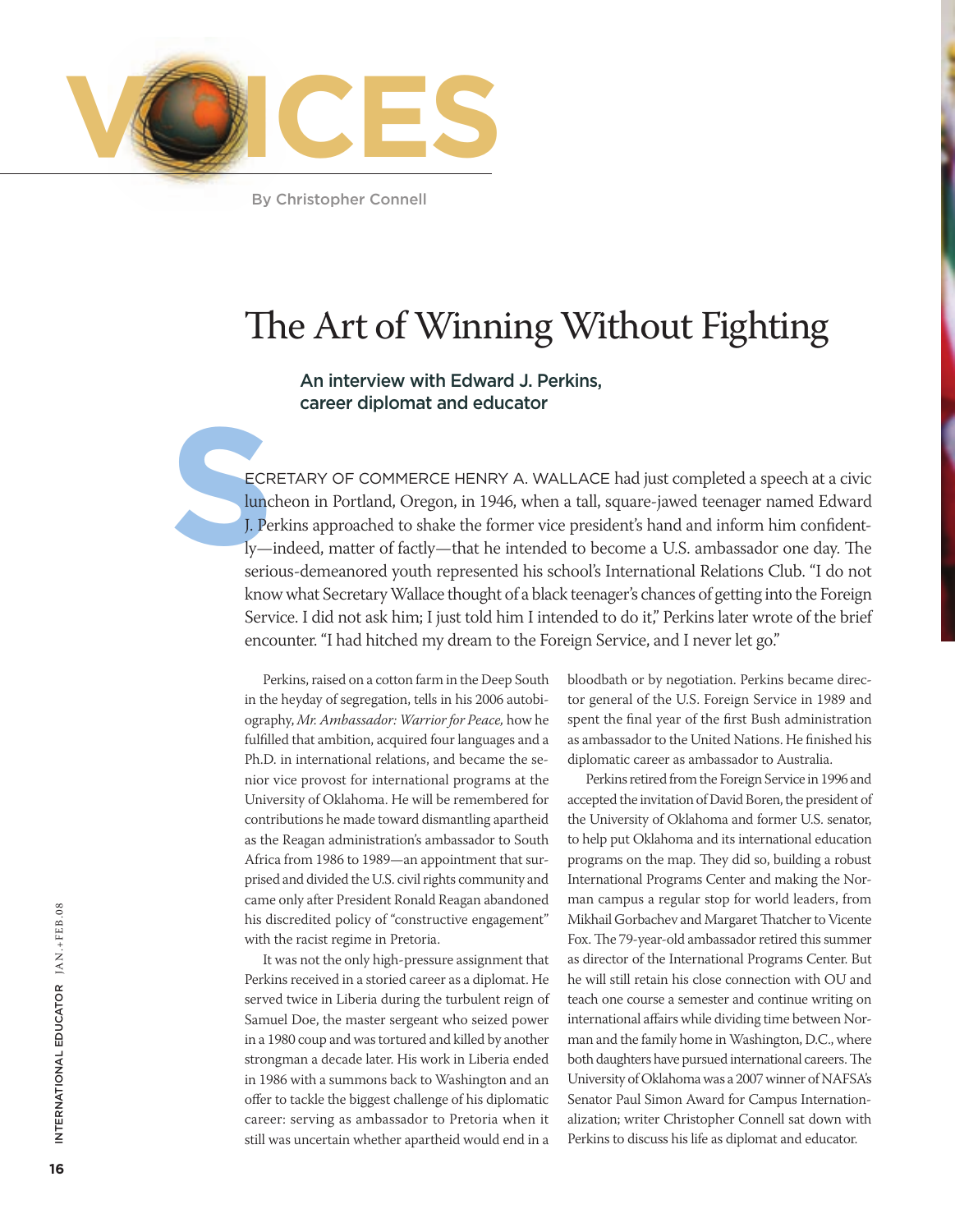

Edward J. Perkins

**IE: Congress was preparing to override a presidential veto against sanctions when you were named ambassador to South Africa. What were President Reagan's instructions to you?**

**PERKINS:** The president and I talked one Saturday morning for a couple of hours. We talked about what we stand for as a nation and…agreed we must take a very positive stand against the apartheid system. Then he wanted to know what I would do about it.

I spoke about the importance of getting to know the people of South Africa, convincing them in no small way that the president of the United States did not stand for apartheid, and that he was not anti-black. We talked a long time and finally he said, 'You know, we don't really have a policy for South Africa and, if you go, we really can't make it from here. We can't tell you how to do it. So there are no instructions, except to try to bring about change, and please try to do it without violence if you can. We don't want a race war if we can help it.'

#### **IE: You couldn't have asked for more—or for less.**

**PERKINS:** No, none whatsoever. He and [Secretary of State] George] Shultz were totally supportive during my three years there. Not everyone in the United States government was on my side. Every time I made a move in South Africa that seemed outside the normal bounds of diplomacy, the press would pick it up and then a question would be asked at the State Department briefing: 'Has the

ambassador stepped out of bounds?' And either Shultz or the President would instruct the press person to answer the question with these words: 'Ambassador Perkins speaks for the American people and for this administration.'

# **IE: The University of Southern California recently gave you its top alumni honor. It wanted you to make USC your academic home when you retired from the Foreign Service. Why did you choose Oklahoma?**

**PERKINS:** It was strictly knowing David Boren, whom I had gotten to know well when I was ambassador to South Africa. He was chairman of the Senate Select Committee on Intelligence, and he and Sam Nunn, the Defense Committee chairman, came to South Africa to see what I was doing; it was not then a place that many Congress people wanted to visit. Later, as director general of the Foreign Service, I worked with David on his language program [the National Security Education Program David L. Boren Undergraduate Scholarships and Graduate Fellowships].

He called one day while I was in Australia and asked that I think about coming to Oklahoma University and applying for a chair. Most of the people that I talked with endorsed the idea wholeheartedly. My family kind of had the deciding vote, my wife particularly, my (two) daughters, and

sons-in-law. We agreed that coming to a university made sense if I wanted to continue to be involved in things and make a difference in communities or in the nation or to myself. I also wanted to go to a public university.

# **IE: Some in Washington still wonder why President Boren gave up a secure, powerful seat in the Senate. They are convinced the real challenges are "inside the Beltway."**

**Perkins:** He made a conscious decision that he wanted to leave something in Oklahoma, and the best way he could do that was through education. I think he also felt political life in Washington had become somewhat hollow; that's my term, not his. He was no longer satisfied with it…. My experience with politicians is that occasionally you come across one who really does have a soul and is committed to change and the things that the founding fathers talked about.

I always think about our country, our nation, as a society in revolution. I said this often in South Africa because I got a lot of challenges, people saying that this was a flawed society: 'Look at how blacks are treated in the United States,' and things like that. I said, 'Look, it is flawed. It is a society in revolution. And I feel good as long as it's in revolution because that means it gets better all the time.' I think David feels that way as well. He asked me to participate with him in bringing an international sphere to the university as well as to the community. He's done it very well.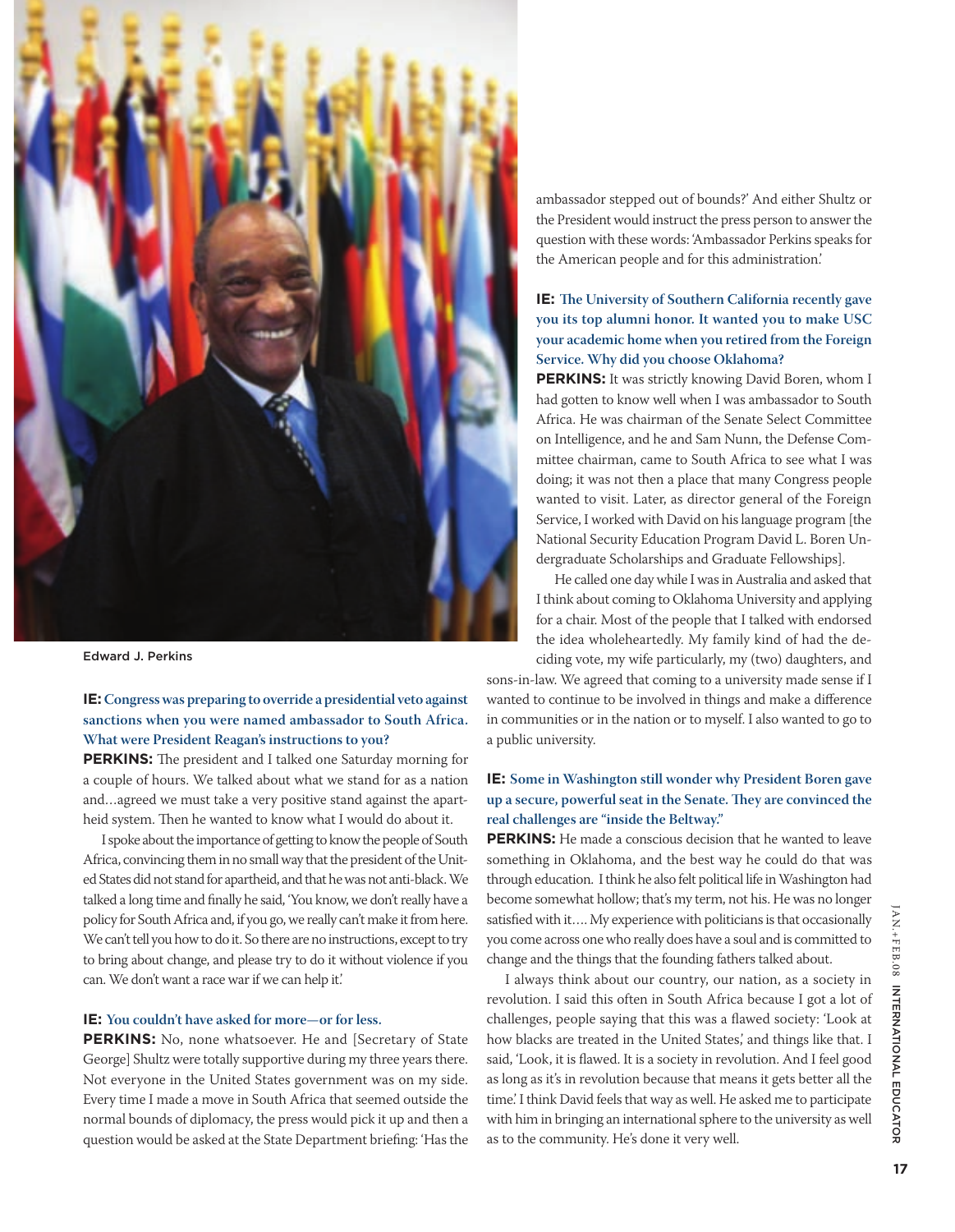**Before that class was over, they started to realize that almost nothing they owned escaped foreign policy or international relations. There's nothing esoteric about foreign policy, or there shouldn't be. It has to be a product of the community, not some high-flown bureaucrat like me who sits back in Washington writing a few paragraphs.**

# **From Cotton Fields to Pin-Striped World Diplomacy**



Edward J. Perkins was born in 1928 in Sterlington, Louisiana, a village on the banks of the Ouachita River. His grandparents, Nathan and Sarah Noble, were farmers and pillars of their community who sent daughter, Tiny Estelle, off to college to become a teacher.

Instead, she married a revivalist preacher; they divorced when son Edward was three. The boy was raised by his grandparents after his mother married a second traveling evangelist. He picked cotton and helped his grandfather plow the fields behind a mule. His illiterate grandmother—he called her Mama—would dictate letters for him to write and "was adamant that I get an education. (She) had a granite faith in the power of education." Indeed, when he learned all that he could in the local two-room schoolhouse, she insisted that her daughter let the youth join her in Pine Bluff, Arkansas.

"To a raw boy just off the farm, Pine Bluff was Xanadu," Perkins recalled, and the city's black population—including dentists, doctors, and lawyers—"a glorious revelation." Perkins soon was studying Latin and Shakespeare at all-black Merrill High School, "which had an exceptional black principal and cadre of black teachers." When he wasn't studying, Perkins was working at jobs from waiter to janitor to mill hand to red cap at the bus station. Relations with his stepfather were strained, and Perkins stayed behind for 18 months when his mother and stepfather moved to Oregon. But in August 1945, at age 17, he bought a bus ticket and made the three-day journey to Portland, sitting in the front all the way. "That was a dizzying experience," he writes.

Perkins considers Portland his real hometown. It was not free of racism, but teachers at Jefferson High and a classics professor at Reed College mentored Perkins and urged him to greater heights. One day a history teacher brought in two Foreign Service officers to tell students about their careers. "They started talking about their life overseas—learning languages, opening doors—and I thought, 'This is for me,'" Perkins said. "I don't think they were really talking to me—but I listened."

After graduation in June 1947, Perkins enlisted in the Army and soon was serving as a military policeman in a segregated unit at

a depot outside Inchon, Korea. He wound up in Japan and stayed there after his discharge, working as a civilian for the U.S. military supply chain and pursuing his interest in learning the language and Asian philosophy, especially Bushido—the samurai ethic—and Sun Tzu's The Art of War. "The seminal teaching from Sun Tzu is that the essence of war is to win without fighting," he writes in his autobiography. In 1953 he returned home and enrolled in Lewis and Clark College, receiving credit for courses taken at a University of California campus in Japan. But he departed after a year to join the Marines, where he found the training both intellectually and physically rigorous. He studied U.S. history and the Constitution in Marine classrooms, read about great warriors and strategists, and heard his first discussion of Karl Marx's Das Kapital. The Marines sent him back to Korea as a rifleman; soon he became a criminal investigator. Discharged in Yokohama in 1958, he became a civilian personnel officer with the U.S. Army and Air Force Exchange Services in Taiwan. There he met and wooed a colleague, Lucy Chengmei Liu, whose family had emigrated from southern China generations earlier. Against the wishes of her patrician father and family, they eloped. Eight years passed before her mother consented to see the couple. They celebrated their 45th wedding anniversary this fall.

Perkins earned a bachelor's degree in public administration and political science at the Taipei campus of the University of Maryland. Perkins went to work for the U.S. Agency for International Development in Thailand. His duties included scheduling the embassy's two airplanes on supply flights to help Thai forces fighting an insurrection along its border with Laos. Perkins, already fluent in Japanese, added French and Thai to his repertoire. He sped through a master's in public administration at the University of Southern California and, at age 44, passed the Foreign Service exam. One examiner told him years later that after that hour-long grilling, "we took a bet about how long it would take you to become an ambassador."

Perkins did it in 12 years. The discipline from his Marine days helped when he would rise at 4:30 a.m. to run five miles, or at 3 a.m. to work on the Ph.D. he received from the University of Southern California in 1978 (his dissertation was on how Henry Kissinger reallocated resources to better manage the State Department).